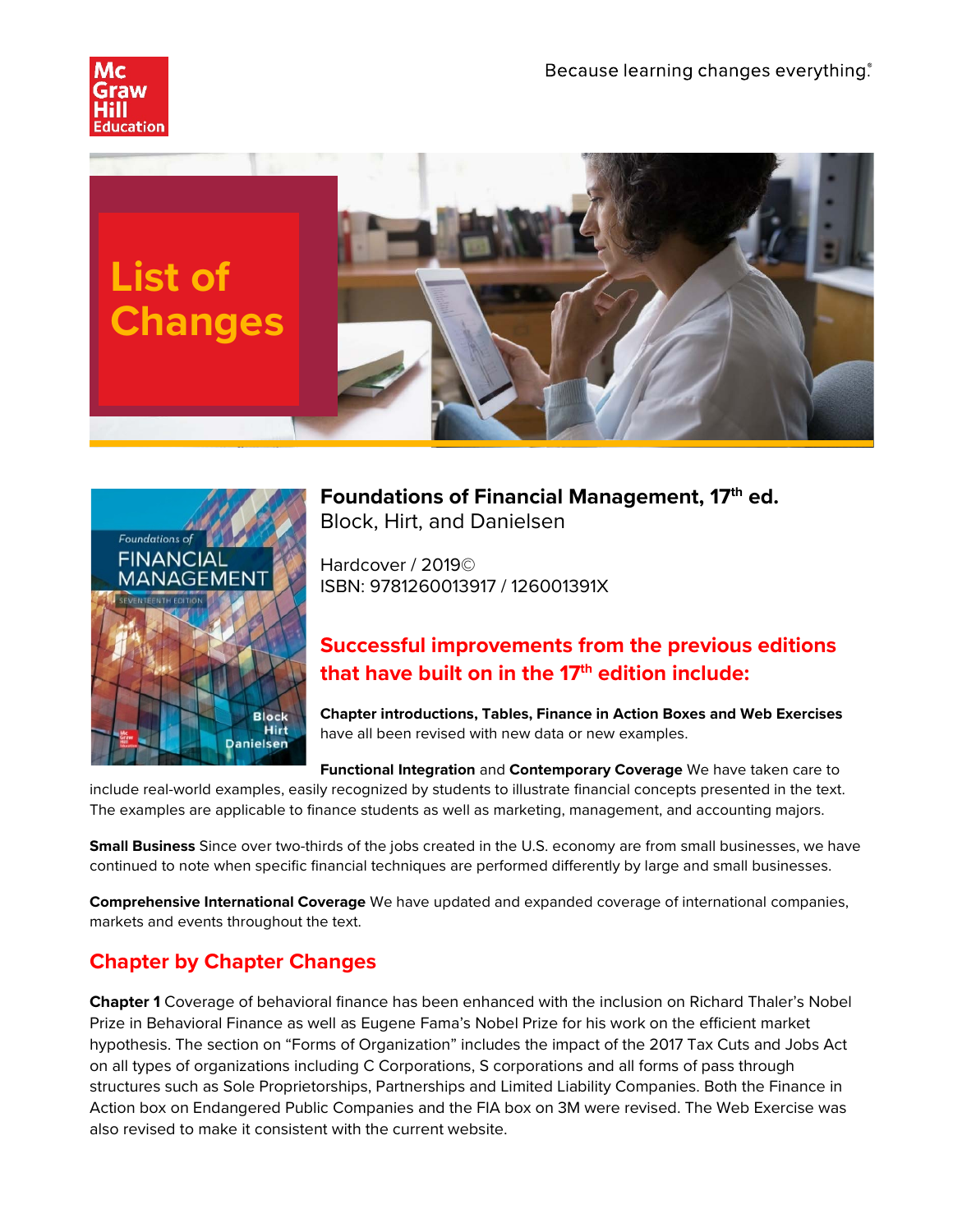**Chapter 2** All of the tables have been updated or revised. The discussion of how depreciation, taxes, and cash flows are linked has been clarified. The Finance in Action box describing corporate "tax inversions" has been significantly revised with reference to the 2017 Tax Cuts and Jobs Act and also includes a graphic of worldwide corporate tax rates from the OECD. The section on "Income Tax Considerations" includes an updated discussion of the 2017 Tax Cuts and Jobs Act including its impact on the cost of a tax deductible expense, depreciation as a tax shield and the resultant cash flow. The PepsiCo Web Exercise has been updated.

**Chapter 3** The introduction comparing Colgate-Palmolive with Procter & Gamble has been revised and updated. Tables 3-4, 3-5, 3-6 and 3-8 have been revised to be more consistent with the new corporate tax rates. Abercrombie & Fitch has been replaced with Target in the DuPont model and in the comparison to Walmart Stores Inc. The discussion of Liquidity ratios has been revised. The Apple and IBM ratio comparisons have been updated with new numbers. The discussion on deflation has been revised to bring it up to date with the current economic environment. The IBM Web Exercise has been revised.

**Chapter 4**. The introduction has been updated as well as the Finance in Action box describing the interaction of Tesla's marketing and financial forecasting activities. The section on "Percentage-of-Sales Method" has been slightly revised to bring more clarity to the discussion. The Web Exercise on Barnes and Noble has been updated and revised.

**Chapter 5** The introduction discussing the airline industry and the cost of oil has been updated with new data. The discussion of the degree of operating leverage replaces Dow Chemical with American Airlines. A new Finance in Action box using Apple to demonstrate leverage replaces the old FIA box on the Intel Corporation. The Web Exercise on United Airlines has been updated and revised.

**Chapter 6** The FIA Box on RFID technology has been updated. Figure 6-2 featuring Briggs & Stratton has been revised with new data and the discussion describing the cyclicality has been modified. Figure 6-3 comparing seasonal sales and earnings per share of Macy's and Target has been updated with new data and the analysis is revised to be consistent with the new Figure. Figures 6-9 and 6-10, and 6-11 and all of the data and discussion about yield curves, interest rates, working capital, and current ratios have been updated including the Web Exercise at the end of the problem set.

**Chapter 7** The FIA box in working capital has been updated. The section discussing a lockbox system has been expanded. Figure 7-4 and the discussion of SWIFT have been revised. Table 7-1 has been updated with 2018 data. For a change of pace and little fun, a new FIA Box features the inventory control system in the International Space Station. The Web Exercise has been revised to work with the new website at the B2B company Perfect Commerce.

**Chapter 8** The chapter introduction featuring Yum Brands credit agreements has been updated to reflect new agreements. Figures 8-1 and 8-2, as well as Table 8-1 have been revised with new data and discussion of interest rates and commercial paper. The Finance in Action box on the LIBOR Price Fixing Scandal has been revised, as has the FIA box on Lending Club's initial public offering. The Web Exercise on General Electric Capital has been significantly revised given GE's exit from many of its previous activities.

**Chapter 9** The calculator appendix previously found at the end of Chapter 10 has been moved to chapter 9 and is appendix 9C. The FIA box has been rewritten to include the August 2017 Jackpot winner of \$758 million.

**Chapter 10** The introduction to the chapter featuring Coca Cola has been revised. Table 10-4 has been updated and the discussion describing the table has been revised. The Web Exercise featuring ExxonMobil has been revised to coincide with changes to the website.

**Chapter 11** Table 11-2 and the corresponding financial calculator example on Yield to Maturity has been revised with new numbers using the "goal seek" function in Excel's RATE function. The information in Table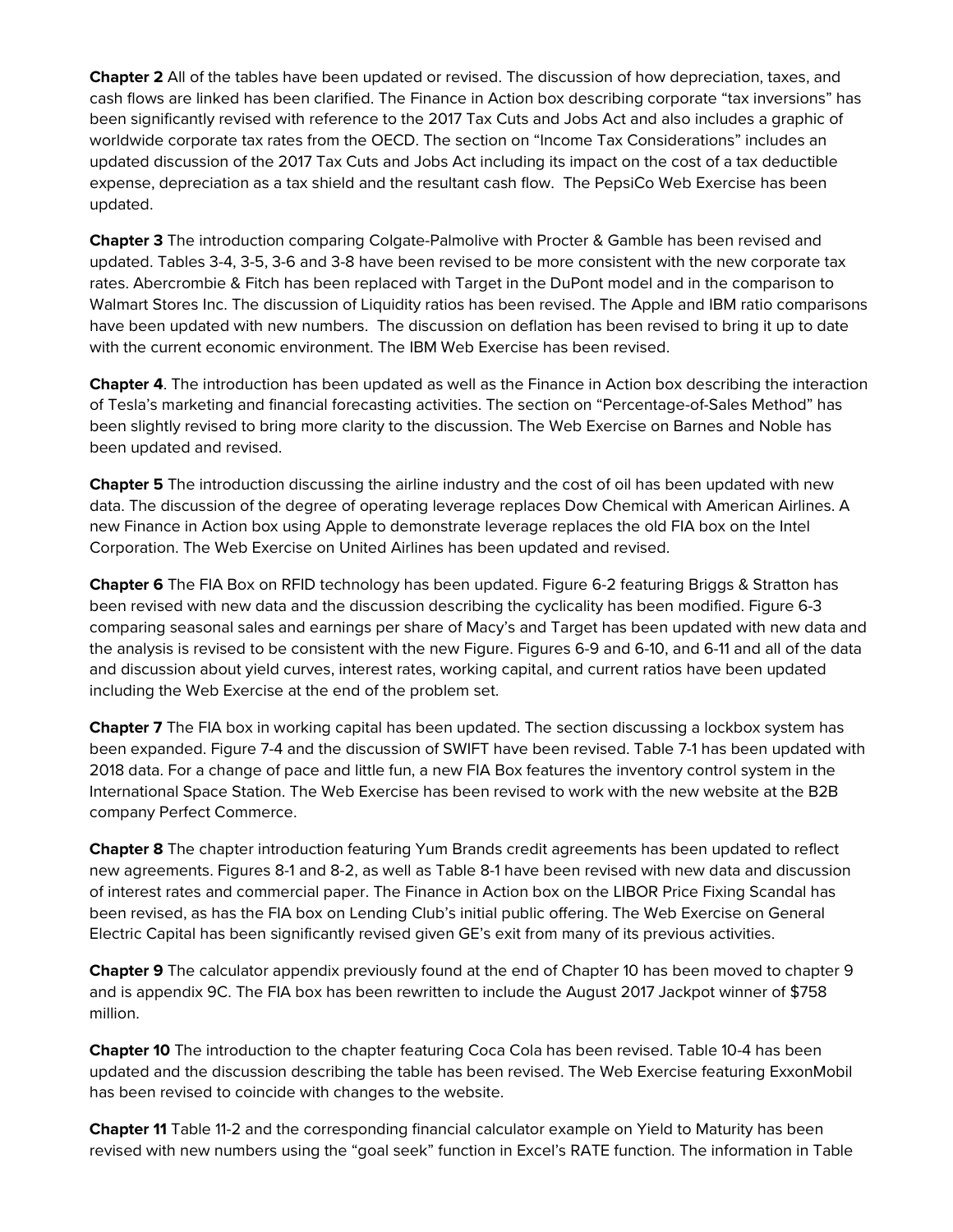11-3 has been replaced with new data. And the cost of debt capital example has been changed to be more consistent with a lower tax rate. Table 11-4 on long-term debt has been updated. The numbers I the cost of common equity have changed. The practice problems and most of the homework problems have been revised to reflect 25% and 21% tax rates. The Web Exercise has been changed to be consistent with changes in Intel's website.

**Chapter 12** The section on accounting vs. cash flows has been updated to reflect the impact of lower tax rates. The section on the rules of depreciation is new with a discussion of how the 2017 Tax Cuts and Jobs Act modified the rules. The "Tax Rate" section is new and includes the impact of the 2017 Tax Cuts and Jobs Act and also how state tax rates can affect the average tax rate. Table 12-14 on cash flow related to the purchase of machinery has been revised as well as Table 12-15 on net present value. The whole section on the replacement decision now reflects lower tax rates and has been comprehensively revised including all tables. The section on elective expensing has been rewritten to reflect the new 2018 tax code. The practice problem sets and many of the homework problems have been updated with lower tax rates. The Web Exercise featuring Texas Instruments has been updated.

**Chapter 13** The introduction on Apache Corp. has been updated. Table 13-2 has been updated with new information and the web exercise is changed to be consistent with Alcoa's website

**Chapter 14** The entire section on International Capital Markets has been rewritten and updated with figure 14-1 being new and table 14-1 updated. Figure 14-2 now has two panels analyzing internally generated funds and the relationship between earnings, dividends, retained earnings and depreciation. Modest updates were made on the U.S. markets and Table 14-2 covering foreign stock exchanges now examines markets by geographical regions. The Web Exercise has been revised to coincide with changes to the NYSE website.

**Chapter 15** The introduction has been rewritten and Table 15-1 is populated with new IPO data from 2014 through January 2018. Table 15-1includes IPOs from Saudi Arabia, Italy, Hong Kong India, Brazil and the United States. The global ranking of investment bankers has been updated to include 2016 versus 2017. Table 15-3 now focuses on the leading investment banker by fees generated rather than revenue generated and is current through 2017. It also ranks the leaders by category, by regions and by industries. Table 15-4 has been added and focuses on fees and number of deals by the four areas of M&A, equity offerings, bond offerings and loans for the four quarters in 2017. Table 15-7 updates the information of debt and equity capital markets book-runner rankings. The Web Exercise has been updated.

**Chapter 16** All tables and real-world examples have been updated. Material linking the time series of Walmart's leverage levels and times-interest earned ratios to changes in long-term interest rates over the last two decades has been updated. Figure 16-3 has been updated to include the last three years of data. A new Finance in Action box featuring bonds issued by Inter Milan has replaced the old box on Alibaba bonds. Perhaps the most significant change to the chapter is an entirely new section on "Leasing as a Form of Debt" that was driven by recent changes in generally accepted accounting standards (GAAP). Appendix 16b on Lease-versus-purchase has been deleted. As in the other chapters the Web Exercise has been updated.

**Chapter 17** The introductory example of Tower Jazz has been updated and modified and the name changed to Tower Semiconductor. All the information in Table 17-1 has been updated. The Finance in Action box on Hewlett Packard has been replaced with a new FIA box on Facebook's with a focus on corporate governance and a comparison of Facebook with Apple and 3M on stewardship, environment, social and governance. Table 17-2 on rights offerings has been updated with new data. Table 17-3 has been replaced with new data and expanded to include deposit receipts by major world markets. Finally, the impact of the 2017 Tax Cuts and Jobs Act on preferred stock has been included as it significantly changes the tax treatment by corporations owning preferred stock of other companies. The Web Exercise on 3M has been revised.

**Chapter 18** The introduction has been amended to include the purchase of SABMiller by Anheuser-Busch.